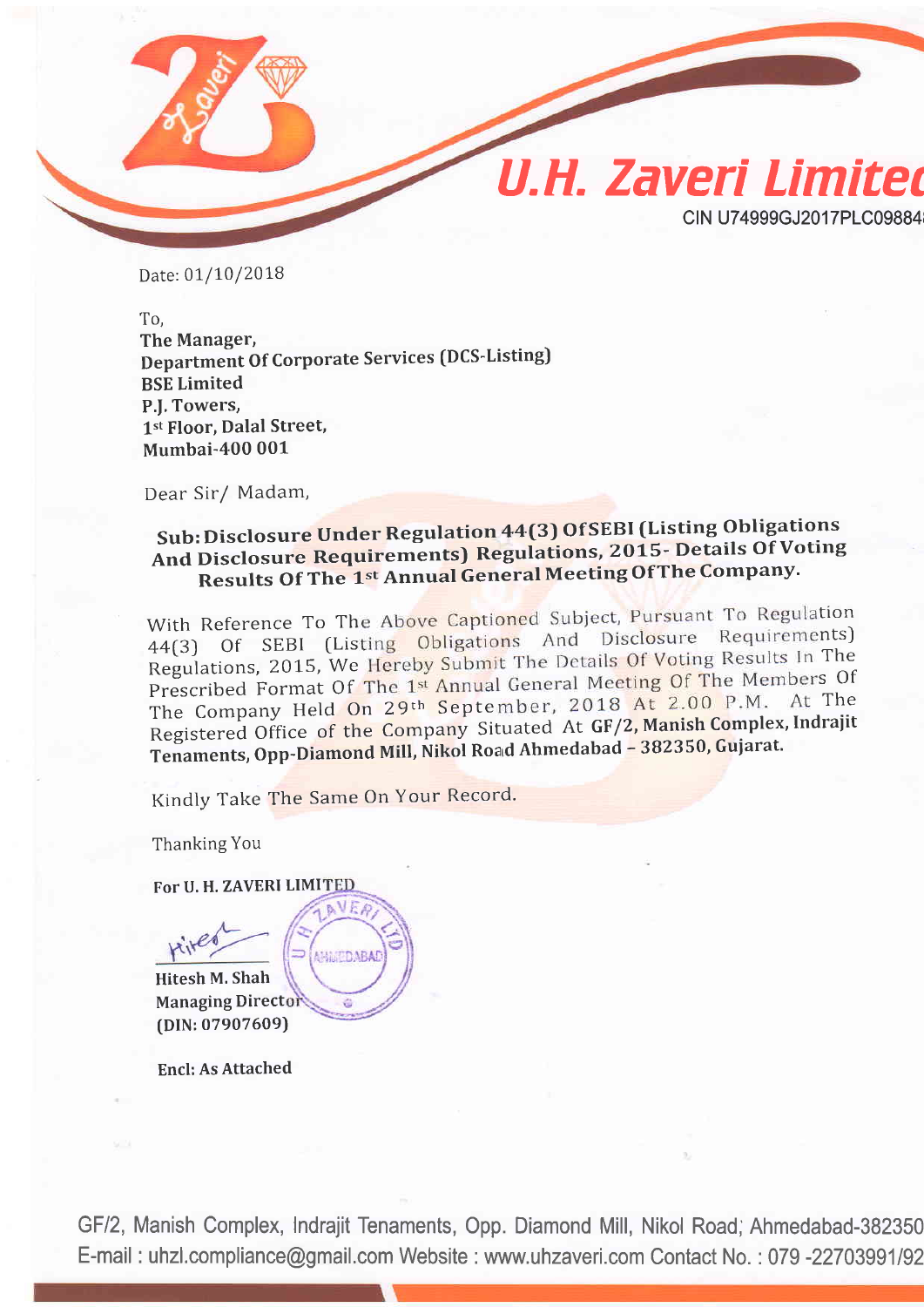|                  | Date Of the AGM                                                                                                   | 29th September, 2018 |
|------------------|-------------------------------------------------------------------------------------------------------------------|----------------------|
| 1.<br>2.         | Total number of shareholders on Book Closure<br>(22/09/2018)                                                      | 194                  |
| $\overline{3}$ . | No. of shareholders present in the meeting either in<br>person or through proxy<br>• Promoters and Promoter Group | 3                    |
|                  | Public                                                                                                            | 6                    |
| 4.               | No. of shareholders attended the meeting through video<br>conferencing<br>• Promoters and Promoter Group          | $\Omega$             |
|                  | Public                                                                                                            |                      |

Details of Voting Results  $-1$ <sup>st</sup> Annual General Meeting held on 29th September, 2018.

#### ls of voti <u>Agenda Wise</u>

# **Resolution No. 1: As an Ordinary Resolution**

Considered and adopted the audited Balance Sheet as at 31st March, 2018 and Statement of Profit & Considered and adopted the audited Balance Sheet as at 51st March, 2010 2016<br>Loss account together with Cash Flow Statement and Notes forming part thereto ("Financial Statement") Loss account together with Cash Flow Statement and Notes forming part ansiets (indicitors thereon and<br>for the year ended on 31st March, 2018 and Report of the Board of Directors and Auditors thereon and

|                       |                                          |                                                                                                            |                                  |                                                                                                    |                                         |                                              | Ordinary                                                                   |                                                                                    |
|-----------------------|------------------------------------------|------------------------------------------------------------------------------------------------------------|----------------------------------|----------------------------------------------------------------------------------------------------|-----------------------------------------|----------------------------------------------|----------------------------------------------------------------------------|------------------------------------------------------------------------------------|
|                       | Resolution Required: (Ordinary/ Special) |                                                                                                            |                                  |                                                                                                    |                                         |                                              | <b>NO</b>                                                                  |                                                                                    |
| Category              | Mode Of<br>Voting                        | Whether promoter/ promoter group are interested in the Agenda /resolution?<br>No. Of<br>shares Held<br>(1) | No. Of<br>Votes<br>Polled<br>(2) | % Of<br>votes<br>Polled on<br>outstandi<br>ng Shares<br>$(3)=$ [<br>$(2)/(1)]$ <sup>*</sup><br>100 | No. Of<br>$Votes - in$<br>Favour<br>(4) | No. Of<br>Votes $-$<br>in.<br>Against<br>(5) | % of votes<br>in Favour<br>on votes<br>polled<br>$(6)=[(4)/(2)]$<br>$*100$ | % of votes<br>in Against<br>on votes<br>polled<br>$(7)=[(5)/(2)]$<br>$\ast$<br>100 |
| Promoter              | E-Voting                                 |                                                                                                            | $\overline{0}$                   | $\overline{0}$                                                                                     | $\mathsf O$                             | $\Omega$                                     | $\Omega$                                                                   | $\Omega$                                                                           |
| and<br>promoter       | Poll/Show<br>of Hands                    | 3899679                                                                                                    | 3899679                          | 100.00                                                                                             | 3899679                                 | $\overline{O}$                               | 100                                                                        | $\overline{0}$                                                                     |
| group                 | Postal<br>ballot(if                      |                                                                                                            | $\mathsf{O}\xspace$              | $\overline{O}$                                                                                     | $\overline{0}$                          | $\overline{0}$                               | $\mathbf{0}$                                                               | $\Omega$                                                                           |
|                       | applicable)                              | $\mathbf 0$                                                                                                | $\overline{0}$                   | $\overline{0}$                                                                                     | $\mathbf 0$                             | $\overline{0}$                               | $\overline{0}$                                                             | $\Omega$                                                                           |
| Public<br>Institution | E-Voting<br>Poll/ Show                   |                                                                                                            | $\overline{0}$                   | $\overline{0}$                                                                                     | $\overline{O}$                          | 0                                            | $\Omega$                                                                   | $\Omega$                                                                           |
|                       | of Hands<br>Postal<br>ballot(if          |                                                                                                            | $\overline{0}$                   | $\overline{O}$                                                                                     | $\overline{0}$                          | $\overline{0}$                               | $\mathbf 0$                                                                | $\overline{O}$                                                                     |
|                       | applicable)                              |                                                                                                            | $\overline{0}$                   | $\overline{0}$                                                                                     | $\overline{0}$                          | $\mathsf{O}\xspace$                          | $\overline{0}$                                                             |                                                                                    |
| Public $-$<br>Non-    | E-Voting<br>Poll/ Show                   | $\mathbf 0$                                                                                                | 290211                           | 13.0919                                                                                            | 290211                                  | $\mathbf 0$                                  | 100                                                                        | $7555 - 10$                                                                        |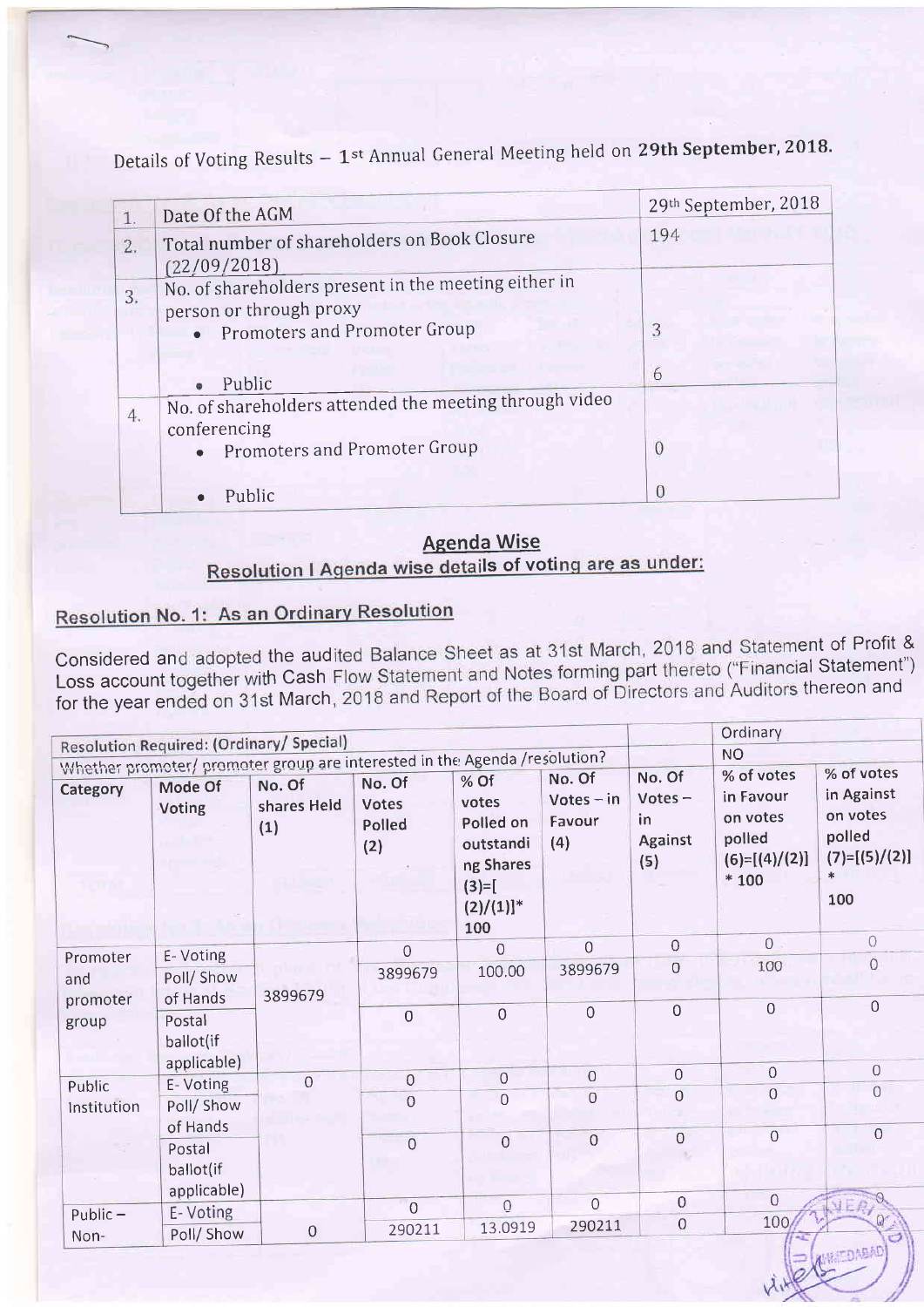| <b>r</b> tion | of Hands                           | 2216721 |         |         |         |     |   |
|---------------|------------------------------------|---------|---------|---------|---------|-----|---|
|               | Postal<br>ballot(if<br>applicable) |         |         |         |         |     | ◡ |
|               |                                    | 6116400 | 4189890 | 68.5026 | 4189890 | 100 |   |

## Resolution No. 2: As an Ordinarv Resolution

To declare Dividend on equity shares of the Company for the financial year ended March 31, 2018

|                       | <b>Resolution Required: (Ordinary/ Special)</b>                            |                              |                                  |                                                                                                    |                                         |                                             | Ordinary                                                                   |                                                                                    |
|-----------------------|----------------------------------------------------------------------------|------------------------------|----------------------------------|----------------------------------------------------------------------------------------------------|-----------------------------------------|---------------------------------------------|----------------------------------------------------------------------------|------------------------------------------------------------------------------------|
|                       | Whether promoter/ promoter group are interested in the Agenda /resolution? |                              |                                  |                                                                                                    |                                         |                                             | <b>NO</b>                                                                  |                                                                                    |
| Category              | Mode Of<br>Voting                                                          | No. Of<br>shares Held<br>(1) | No. Of<br>Votes<br>Polled<br>(2) | % Of<br>votes<br>Polled on<br>outstandi<br>ng Shares<br>$(3)=$ [<br>$(2)/(1)]$ <sup>*</sup><br>100 | No. Of<br>$Votes - in$<br>Favour<br>(4) | No. Of<br>$Votes -$<br>in<br>Against<br>(5) | % of votes<br>in Favour<br>on votes<br>polled<br>$(6)=[(4)/(2)]$<br>$*100$ | % of votes<br>in Against<br>on votes<br>polled<br>$(7)=[(5)/(2)]$<br>$\ast$<br>100 |
| Promoter              | E-Voting                                                                   |                              | $\Omega$                         | $\overline{0}$                                                                                     | $\overline{0}$                          | $\Omega$                                    | $\Omega$                                                                   | $\overline{0}$                                                                     |
| and                   | Poll/ Show<br>of Hands                                                     | 3899679                      | 3899679                          | 100.00                                                                                             | $\overline{O}$                          | 3899679                                     | $\overline{0}$                                                             | 100                                                                                |
| promoter<br>group     | Postal<br>ballot(if                                                        |                              | 0                                | $\mathbf 0$                                                                                        | $0 -$                                   | $\Omega$                                    | $\overline{0}$                                                             | $\circ$                                                                            |
|                       | applicable)                                                                | $\overline{0}$               | $\overline{0}$                   | $\mathsf{O}\xspace$                                                                                | $\mathbf 0$                             | $\overline{0}$                              | $\overline{0}$                                                             | $\circ$                                                                            |
| Public<br>Institution | E-Voting<br>Poll/ Show                                                     |                              | $\mathbb O$                      | $\mathbf 0$                                                                                        | $\mathbf 0$                             | $\overline{0}$                              | $\Omega$                                                                   | $\rm{O}$                                                                           |
|                       | of Hands<br>Postal<br>ballot(if                                            |                              | $\mathbf 0$                      | $\overline{0}$                                                                                     | $\overline{0}$                          | $\overline{0}$                              | $\mathbf 0$                                                                | $\bigcirc$                                                                         |
|                       | applicable)<br>E-Voting                                                    |                              | $\overline{0}$                   | $\overline{O}$                                                                                     | $\overline{0}$                          | $\overline{0}$                              | $\overline{0}$                                                             | $\overline{0}$                                                                     |
| $Public -$<br>Non-    | Poll/Show<br>of Hands                                                      | $\Omega$<br>2216721          | 290211                           | 13.0919                                                                                            | 165000                                  | 125211                                      | 56.8552                                                                    | 43.1448                                                                            |
| Institution           | Postal<br>ballot(if<br>applicable)                                         |                              | $\mathbf 0$                      | $\overline{0}$                                                                                     | $\overline{O}$                          | $\overline{O}$                              | $\overline{0}$                                                             | $\overline{0}$                                                                     |
| <b>TOTAL</b>          |                                                                            | 6116400                      | 4189890                          | 68.5026                                                                                            | 165000                                  | 4024890                                     | 3.9381                                                                     | 96.0619                                                                            |

# **Resolution No.3: As an Ordinary Resolution**

To Appoint a Director in Place of rotation in terms of Section 152(6) appointment - Mrs. Sunitaben Hiteshkumar of the Companies Act, 2013 Shah (DlN: 07907643), who retires and, being eligible, offers himself for by re-

|               | <b>Resolution Required: (Ordinary/ Special)</b> |                        |                                                                                 |                               |                                                                                      | Ordinary<br>YES<br>% of votes                                | % of votes                                                        |
|---------------|-------------------------------------------------|------------------------|---------------------------------------------------------------------------------|-------------------------------|--------------------------------------------------------------------------------------|--------------------------------------------------------------|-------------------------------------------------------------------|
| <b>Voting</b> | shares Held<br>(1)                              | Votes<br>Polled<br>(2) | votes<br>Polled on<br>outstandi<br>ng Shares<br>$(3)=$ [<br>$(2)/(1)]^*$<br>100 | $Votes - in$<br>Favour<br>(4) | $Votes -$<br>in<br>Against<br>(5)<br>宝                                               | in Favour<br>on votes<br>polled<br>$(6)=[(4)/(2)]$<br>$*100$ | in Against<br>on votes<br>polled<br>$(7)=[(5)/(2)]$<br>$*$<br>100 |
|               | Mode Of                                         | No. Of                 | No. Of                                                                          | $%$ Of                        | Whether promoter/ promoter group are interested in the Agenda /resolution?<br>No. Of | No. Of                                                       |                                                                   |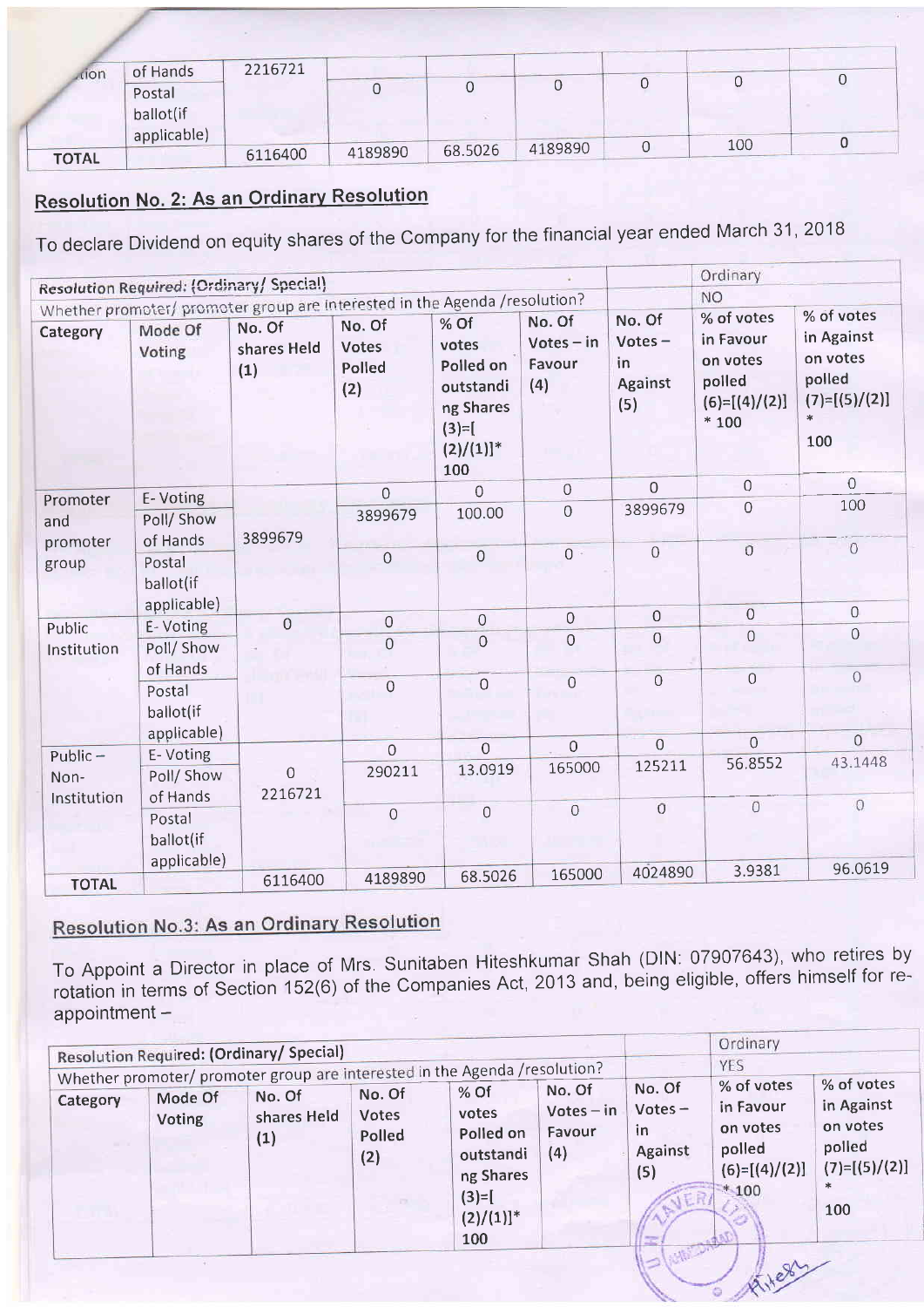| $\sqrt{5}$   | E-Voting    |                | 0              | $\overline{0}$ | $\overline{0}$ | $\mathbf 0$    | $\overline{0}$ | $\Omega$      |
|--------------|-------------|----------------|----------------|----------------|----------------|----------------|----------------|---------------|
|              | Poll/Show   |                | $\overline{0}$ | $\overline{O}$ | $\circ$        | $\overline{0}$ | 0              | $\Omega$      |
| promoter     | of Hands    | 3899679        |                |                |                |                |                |               |
| group        | Postal      |                | $\mathsf{Q}$   | $\mathbf 0$    | $\overline{0}$ | $\mathbf 0$    | $\mathbf 0$    | $\,0\,$       |
|              | ballot(if   |                |                |                |                |                |                |               |
|              | applicable) |                |                |                |                |                |                |               |
| Public       | E-Voting    | $\overline{0}$ | $\overline{0}$ | 0              | $\overline{O}$ | $\Omega$       | $\Omega$       | $\mathbf 0$   |
| Institution  | Poll/ Show  |                | $\circ$        | $\overline{0}$ | $\overline{0}$ | $\overline{0}$ | $\overline{0}$ | $\mathcal{O}$ |
|              | of Hands    |                |                |                |                |                |                |               |
|              | Postal      |                | $\overline{0}$ | $\overline{0}$ | $\overline{0}$ | $\overline{0}$ | $\overline{0}$ | $\mathsf O$   |
|              | ballot(if   |                |                |                |                |                |                |               |
|              | applicable) |                |                |                |                |                |                |               |
| $Public -$   | E-Voting    |                | $\mathbf 0$    | $\mathbf 0$    | $\overline{0}$ | $\mathbf 0$    | $\overline{0}$ | $\bigcirc$    |
| Non-         | Poll/ Show  | $\overline{0}$ | 290211         | 13.0919        | 290211         | $\mathsf O$    | 100            | $\Omega$      |
| Institution  | of Hands    | 2216721        |                |                |                |                |                |               |
|              | Postal      |                | $\mathbf 0$    | $\mathbf 0$    | $\overline{0}$ | $\overline{0}$ | $\overline{0}$ | $\mathbf 0$   |
|              | ballot(if   |                |                |                |                |                |                |               |
|              | applicable) |                |                |                |                |                |                |               |
| <b>TOTAL</b> |             | 6116400        | 290211         | 4.7448         | 290211         | $\mathbf 0$    | 100            | $\bf{0}$      |

## **Resolution No.4: As an Ordinary Resolution**

To Appoint M/s. Bhagat & Co., Chartered Accountant, Ahmedabad (FRN auditor and fix their remuneration in consultation with the Board 127250W) as statutory

|                     | <b>Resolution Required: (Ordinary/ Special)</b> |                                                                            |                                  |                                                                                                    |                                         |                                             | Ordinary                                                                   |                                                                                    |
|---------------------|-------------------------------------------------|----------------------------------------------------------------------------|----------------------------------|----------------------------------------------------------------------------------------------------|-----------------------------------------|---------------------------------------------|----------------------------------------------------------------------------|------------------------------------------------------------------------------------|
|                     |                                                 | Whether promoter/ promoter group are interested in the Agenda /resolution? |                                  |                                                                                                    |                                         |                                             | <b>NO</b>                                                                  |                                                                                    |
| Category            | Mode Of<br>Voting                               | No. Of<br>shares Held<br>(1)                                               | No. Of<br>Votes<br>Polled<br>(2) | % Of<br>votes<br>Polled on<br>outstandi<br>ng Shares<br>$(3)=$ [<br>$(2)/(1)]$ <sup>*</sup><br>100 | No. Of<br>$Votes - in$<br>Favour<br>(4) | No. Of<br>$Votes -$<br>in<br>Against<br>(5) | % of votes<br>in Favour<br>on votes<br>polled<br>$(6)=[(4)/(2)]$<br>$*100$ | % of votes<br>in Against<br>on votes<br>polled<br>$(7)=[(5)/(2)]$<br>$\ast$<br>100 |
| Promoter            | E-Voting                                        |                                                                            | $\overline{0}$                   | $\overline{0}$                                                                                     | $\overline{0}$                          | $\overline{0}$                              | $\overline{0}$                                                             | $\overline{0}$                                                                     |
| and<br>promoter     | Poll/ Show<br>of Hands                          | 3899679                                                                    | 3899679                          | 100.00                                                                                             | 3899679                                 | $\mathbf{0}$                                | 100                                                                        | $\overline{0}$                                                                     |
| group               | Postal<br>ballot(if<br>applicable)              |                                                                            | $\circ$                          | $\overline{0}$                                                                                     | $\circ$                                 | $\overline{0}$                              | $\circ$                                                                    | $\overline{0}$                                                                     |
| Public              | E-Voting                                        | $\overline{0}$                                                             | $\mathbf{0}$                     | $\circ$                                                                                            | $\boldsymbol{0}$                        | $\Omega$                                    | $\circ$                                                                    | $\circ$                                                                            |
| Institution         | Poll/ Show<br>of Hands                          |                                                                            | $\overline{O}$                   | $\overline{0}$                                                                                     | $\overline{O}$                          | $\overline{0}$                              | $\overline{0}$                                                             | Ö                                                                                  |
|                     | Postal<br>ballot(if<br>applicable)              |                                                                            | $\overline{0}$                   | $\overline{O}$                                                                                     | $\overline{0}$                          | $\overline{0}$                              | $\overline{0}$                                                             | $\overline{0}$                                                                     |
| $Public -$          | E-Voting                                        |                                                                            | $\overline{0}$                   | $\overline{0}$                                                                                     | $\overline{O}$                          | $\overline{0}$                              | $\Omega$                                                                   | $\mathbf{0}$                                                                       |
| Non-<br>Institution | Poll/ Show<br>of Hands                          | 0<br>2216721                                                               | 290211                           | 13.0919                                                                                            | 290211                                  | $\Omega$                                    | 100                                                                        | $\circ$                                                                            |
|                     | Postal<br>ballot(if<br>applicable)              |                                                                            | $\circ$                          | $\overline{0}$                                                                                     | $\overline{0}$                          | $\overline{0}$                              | $\boldsymbol{0}$                                                           | $\circ$                                                                            |
| <b>TOTAL</b>        |                                                 | 6116400                                                                    | 4189890                          | 68.5026                                                                                            | 4189890                                 | $\circ$                                     | 100                                                                        |                                                                                    |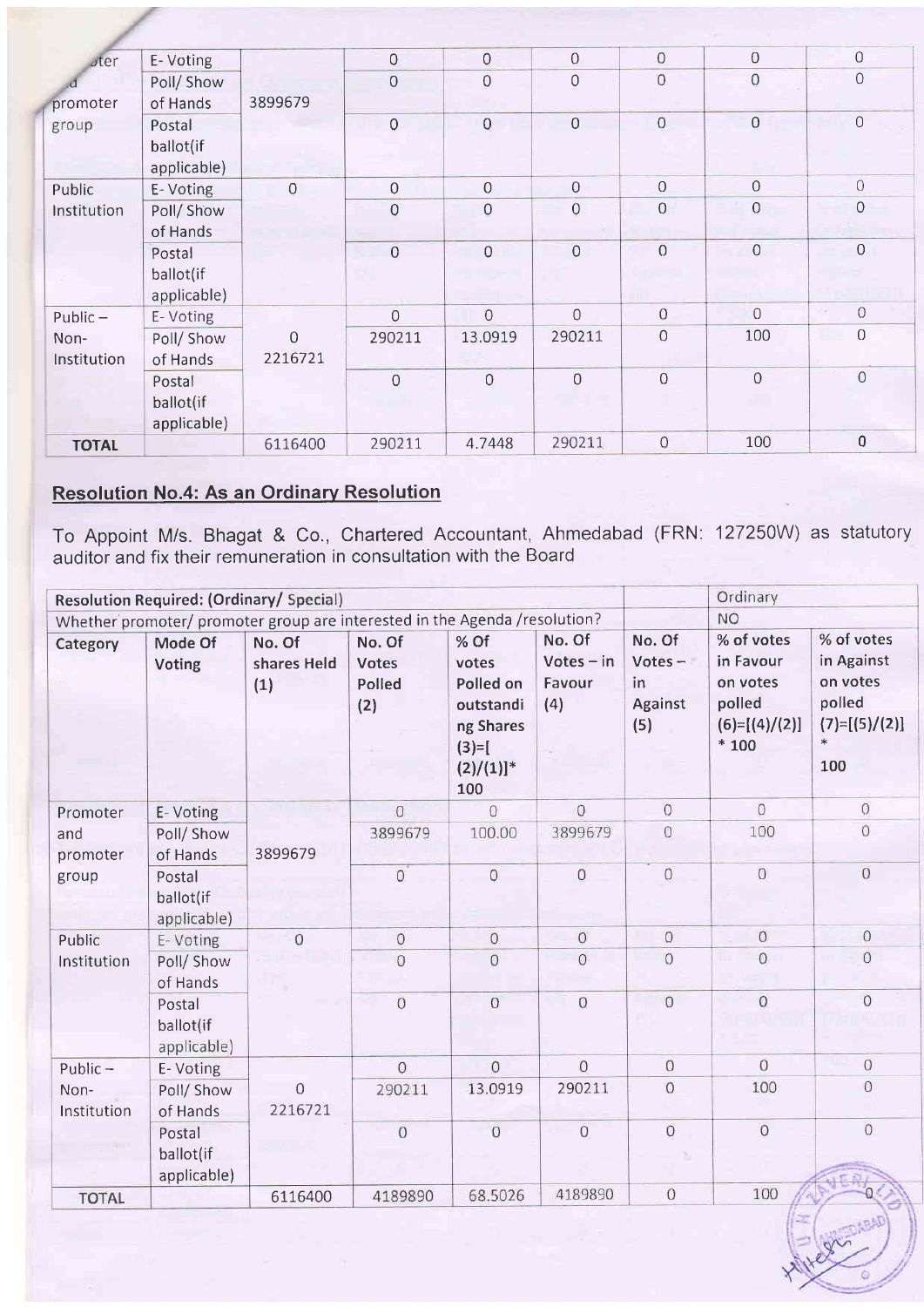## solution No.5: As an Ordinary Resolution

To Appoint Mr. Manojbhai S. Shah (DlN: 08028371) as an Independent Director of the Company

|                     |                                    | <b>Resolution Required: (Ordinary/ Special)</b>                            |                                                |                                                                                                    |                                         |                                             | Ordinary                                                                   |                                                                                    |
|---------------------|------------------------------------|----------------------------------------------------------------------------|------------------------------------------------|----------------------------------------------------------------------------------------------------|-----------------------------------------|---------------------------------------------|----------------------------------------------------------------------------|------------------------------------------------------------------------------------|
|                     |                                    | Whether promoter/ promoter group are interested in the Agenda /resolution? |                                                |                                                                                                    |                                         |                                             | <b>NO</b>                                                                  |                                                                                    |
| Category            | Mode Of<br>Voting                  | No. Of<br>shares Held<br>(1)                                               | No. Of<br><b>Votes</b><br><b>Polled</b><br>(2) | % Of<br>votes<br>Polled on<br>outstandi<br>ng Shares<br>$(3)=$ [<br>$(2)/(1)]$ <sup>*</sup><br>100 | No. Of<br>$Votes - in$<br>Favour<br>(4) | No. Of<br>$Votes -$<br>in<br>Against<br>(5) | % of votes<br>in Favour<br>on votes<br>polled<br>$(6)=[(4)/(2)]$<br>$*100$ | % of votes<br>in Against<br>on votes<br>polled<br>$(7)=[(5)/(2)]$<br>$\ast$<br>100 |
| Promoter            | E-Voting                           |                                                                            | $\overline{0}$                                 | $\overline{O}$                                                                                     | $\Omega$                                | $\Omega$                                    | $\Omega$                                                                   | $\overline{0}$                                                                     |
| and<br>promoter     | Poll/Show<br>of Hands              | 3899679                                                                    | 3899679                                        | 100.00                                                                                             | 3899679                                 | $\overline{0}$                              | 100                                                                        | $\Omega$                                                                           |
| group               | Postal<br>ballot(if<br>applicable) |                                                                            | $\theta$                                       | $\overline{0}$                                                                                     | $\overline{0}$<br>×                     | $\overline{O}$                              | $\overline{0}$                                                             | $\overline{0}$                                                                     |
| Public              | E-Voting                           | $\overline{0}$                                                             | $\overline{0}$                                 | $\mathbf 0$                                                                                        | $\overline{0}$                          | $\mathbf 0$                                 | $\mathbf 0$                                                                | $\mathbf 0$                                                                        |
| Institution         | Poll/ Show<br>of Hands             |                                                                            | $\overline{0}$                                 | $\mathbf 0$                                                                                        | 0                                       | $\overline{0}$                              | $\overline{0}$                                                             | $\overline{O}$                                                                     |
|                     | Postal<br>ballot(if<br>applicable) |                                                                            | $\overline{0}$                                 | $\overline{0}$                                                                                     | $\mathbf 0$                             | $\overline{0}$                              | $\overline{0}$                                                             | $\overline{0}$                                                                     |
| Public $-$          | E-Voting                           |                                                                            | $\overline{O}$                                 | $\overline{0}$                                                                                     | $\overline{O}$                          | $\overline{O}$                              | $\Omega$                                                                   | $\overline{0}$                                                                     |
| Non-<br>Institution | Poll/Show<br>of Hands              | $\mathbf{0}$<br>2216721                                                    | 290211                                         | 13.0919                                                                                            | 290211                                  | $\mathbf 0$                                 | 100                                                                        | $\Omega$                                                                           |
|                     | Postal<br>ballot(if<br>applicable) |                                                                            | $\mathbf 0$                                    | $\overline{0}$                                                                                     | $\overline{0}$                          | $\overline{O}$                              | $\overline{0}$                                                             | $\Omega$                                                                           |
| <b>TOTAL</b>        |                                    | 6116400                                                                    | 4189890                                        | 68.5026                                                                                            | 4189890                                 | $\Omega$                                    | 100                                                                        | $\mathbf 0$                                                                        |

### Resolution No.6: As an Ordinarv Resolution

To Appoint Mr. Ankur S. Shah (DlN: 08033066) as an Independent Director of the Company

|                 |                                    | <b>Resolution Required: (Ordinary/ Special)</b>                             |                                         |                                                                                         |                                         |                                                     | Ordinary<br>NO <sub>1</sub>                                                |                                                                               |
|-----------------|------------------------------------|-----------------------------------------------------------------------------|-----------------------------------------|-----------------------------------------------------------------------------------------|-----------------------------------------|-----------------------------------------------------|----------------------------------------------------------------------------|-------------------------------------------------------------------------------|
|                 |                                    | Whether promoter/ promoter group are interested in the Agenda / resolution? |                                         |                                                                                         |                                         |                                                     |                                                                            |                                                                               |
| Category        | Mode Of<br><b>Voting</b>           | No. Of<br>shares Held<br>(1)                                                | No. Of<br><b>Votes</b><br>Polled<br>(2) | % Of<br>votes<br>Polled on<br>outstandi<br>ng Shares<br>$(3)=$ [<br>$(2)/(1)]$ *<br>100 | No. Of<br>$Votes - in$<br>Favour<br>(4) | No. Of<br>$Votes -$<br>in.<br><b>Against</b><br>(5) | % of votes<br>in Favour<br>on votes<br>polled<br>$(6)=[(4)/(2)]$<br>$*100$ | % of votes<br>in Against<br>on votes<br>polled<br>$(7)=[(5)/(2)]$<br>*<br>100 |
| Promoter        | E-Voting                           |                                                                             | $\overline{0}$                          | $\Omega$                                                                                | 0                                       | $\Omega$                                            | $\Omega$                                                                   | $\Omega$                                                                      |
| and<br>promoter | Poll/ Show<br>of Hands             | 3899679                                                                     | 3899679                                 | 100.00                                                                                  | 3899679                                 | $\overline{0}$                                      | 100                                                                        | $\Omega$                                                                      |
| group           | Postal<br>ballot(if<br>applicable) |                                                                             | $\overline{O}$                          | $\mathbf 0$                                                                             | $\Omega$                                | $\overline{O}$                                      | $\Omega$                                                                   | 千尺                                                                            |
| Public          | E-Voting                           | $\Omega$                                                                    | $\theta$                                | $\mathbf 0$                                                                             | $\mathbf 0$                             | $\theta$                                            | $-8$<br>$\overline{0}$                                                     |                                                                               |